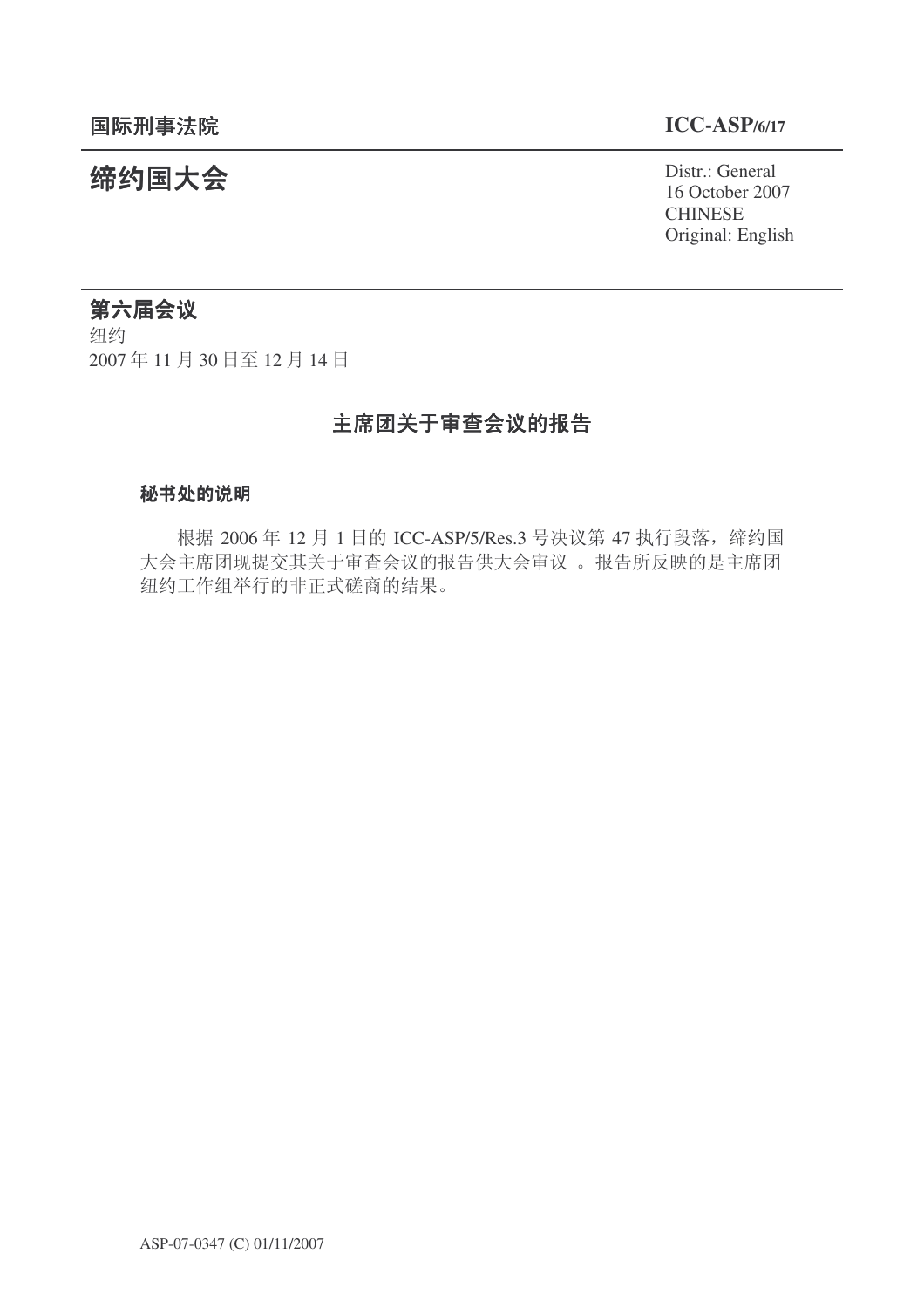# 主席团关于审查会议的报告

1. 2006年 12 月 1 日的 ICC-ASP/5/Res.3 号决议要求罗马规约缔约国大会主席 团开始审查会议的准备工作, 特别是关于适用于审查会议的议事规则问题的准 备工作, 以及关于实际和组织问题的准备工作, 特别是审查会议的日期和地点 并就准备工作的情况向缔约国大会下届常会做出报告。

2. 在其 2006年11月30日的会议上,主席团通过了它的两个工作组的职责范 围,并决定,除其他外,将审查会议的工作交予纽约工作组。另外,在其 2007 年 2 月 1 日的会议上, 主席团批准任命 Sabelo Sivuyile Maqungo 先生 (南非) 作为这一问题的召集人。

3. 根据主席团在 2007 年 1 月 31 日的会议上做出的决定, 秘书处于 2007 年 3 月底, 就活用于审查会议的议事规则 及实际和组织问题, 特别是关于审查会议 的日期和地点, 向主席团提交了一份非正式报告。报告的附件包含作为工作组 磋商基础的议事规则草案。

4. 截至 2007 年 3 月 28 日, 纽约工作组已举行了五次会议和一系列非正式磋 商, 讨论审查会议的日期、会期和地点、议事规则草案及范围。大会关于这一 问题的联络人, Rolf Fife 大使(挪威)出席了于6月15日举行的非正式磋商。

5. 主席团提交载于附件 I 的关于审查会议的日期、会期和地点的建议以及载 于附件 II 经工作组三次阅读的议事规则草案供大会审议。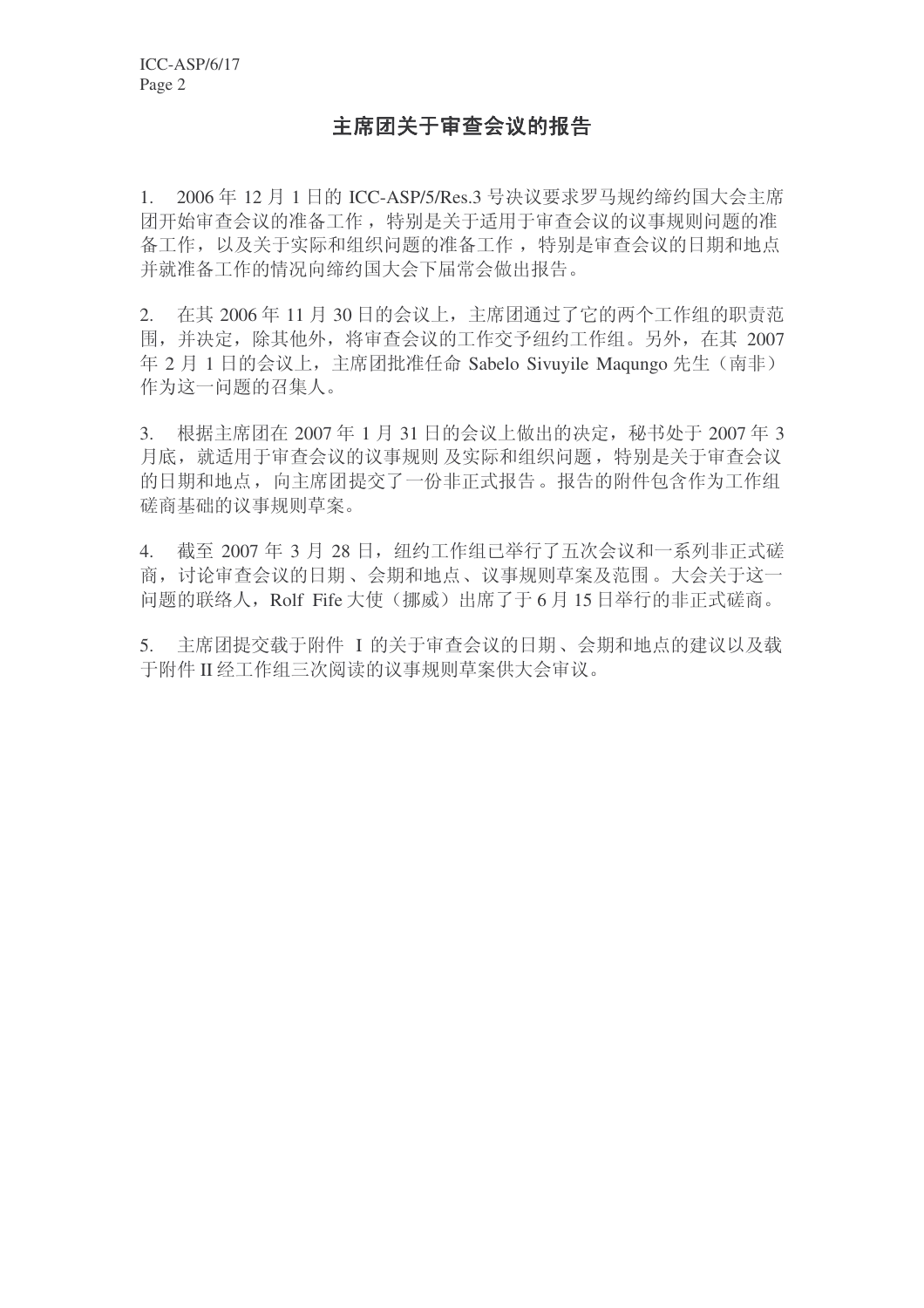# 附件 I

# 建议 1

建议缔约国大会第六届会议就审查会议的日期、会期和地点作出决定。

# 建议 2

建议审查会议于 2010 年上半年召开, 会期为 5 至 10 天。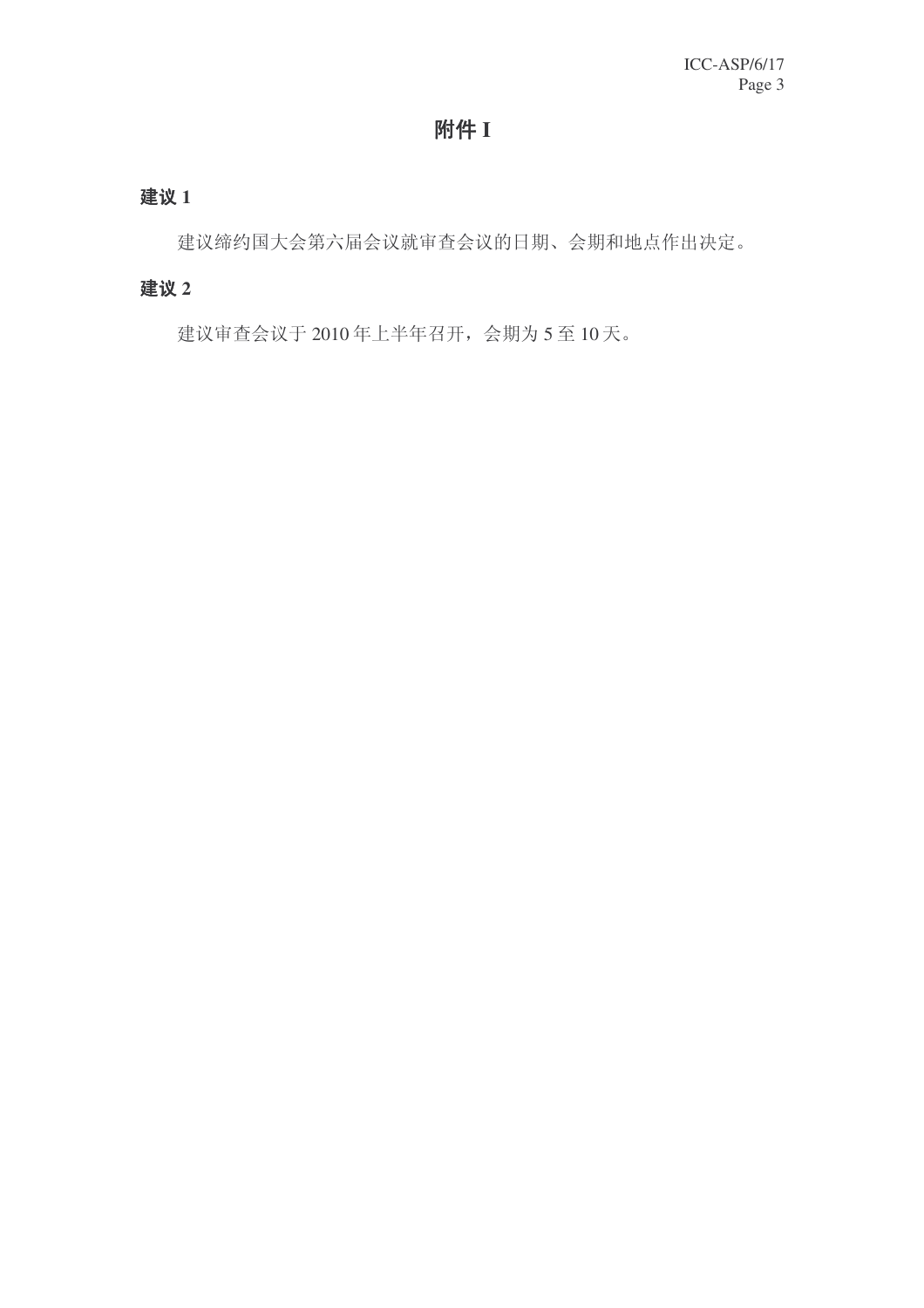# 附件 II

# 宙杳会议议事规则草案

# **I.** 总则

# 第1条 用语

为本规则的目的:

"会议"是指根据《规约》第121条第2款和第123条召开的审查会议;

"大会"是指缔约国大会:

"主席团"是指《规约》第112 条第3款 (a) 项所界定的会议主席团:

"法院"是指国际刑事法院:

"观察员国家"是指签署了《规约》或罗马会议《最后文件》的国家:

"院长会议"是指法院院长和第一及第二副院长组成的机关:

"检察官"是指法院检察官;

"书记官长"是指法院书记官长;

"《规则》"是指《审查会议议事规则》;

"秘书处"是指缔约国大会秘书处:

"缔约国"是指《规约》缔约国:

"《规约》"是指 1998 年 7 月 17 日联合国设立国际刑事法院全权代表外 交会议所通过的《国际刑事法院罗马规约》。

# 第2条

䗖⫼

本规则应适用于会议、会议主席团和会议附属机关的工作。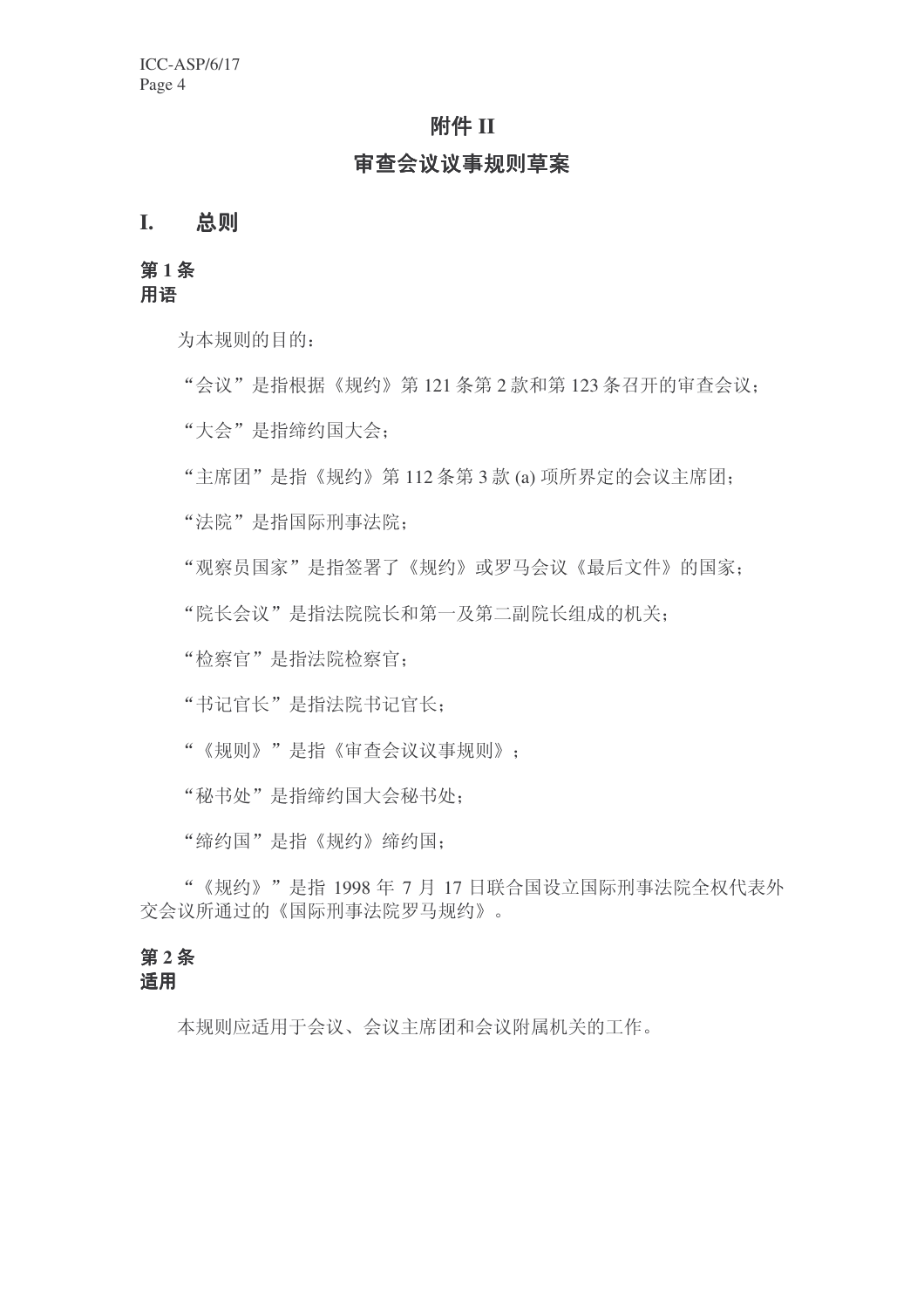# II. 会议的开幕和休会

# 第3条

# 会议开始日期和会期

会议的暂定议程及开幕日期和会期应由大会决定,并根据《规约》第 123 条的规定由秘书处转交联合国秘书长。

# 第4条

# 会议的通知

秘书处应与联合国秘书长联系, 确保至迟在会议开幕 120 天之前向缔约 国、观察员国家和法院发出通知。

# 第5条

# 暂行休会

会议可以于任何一次会议期间决定暂行休会,并可以在以后复会。

# **III.** 议程

# 第6条

### 暂定议程的送交

会议暂定议程连同任何必要的补充文件, 应由秘书处至迟干会议开幕 90天 之前送交缔约国、观察员国家、法院和联合国。

# 第7条 暂定议程的拟订

- 1. 秘书处应拟订暂定议程。
- 2. 暂定议程除其他外, 应列入:
	- (a) 大会上一届会议决定列入的项目;
	- (b) 关于会议组织的项目;
	- (c) 关于通过规范性文书的项目:
	- (d) 主席团的报告:
	- (e) 法院任何机关关于其工作的任何报告; 1
	- (f) 缔约国提议列入的任何项目;
	- (g) 法院提议列入的任何项目。

<sup>1</sup> 取决于宙杳会议的规模和需宙议的项目。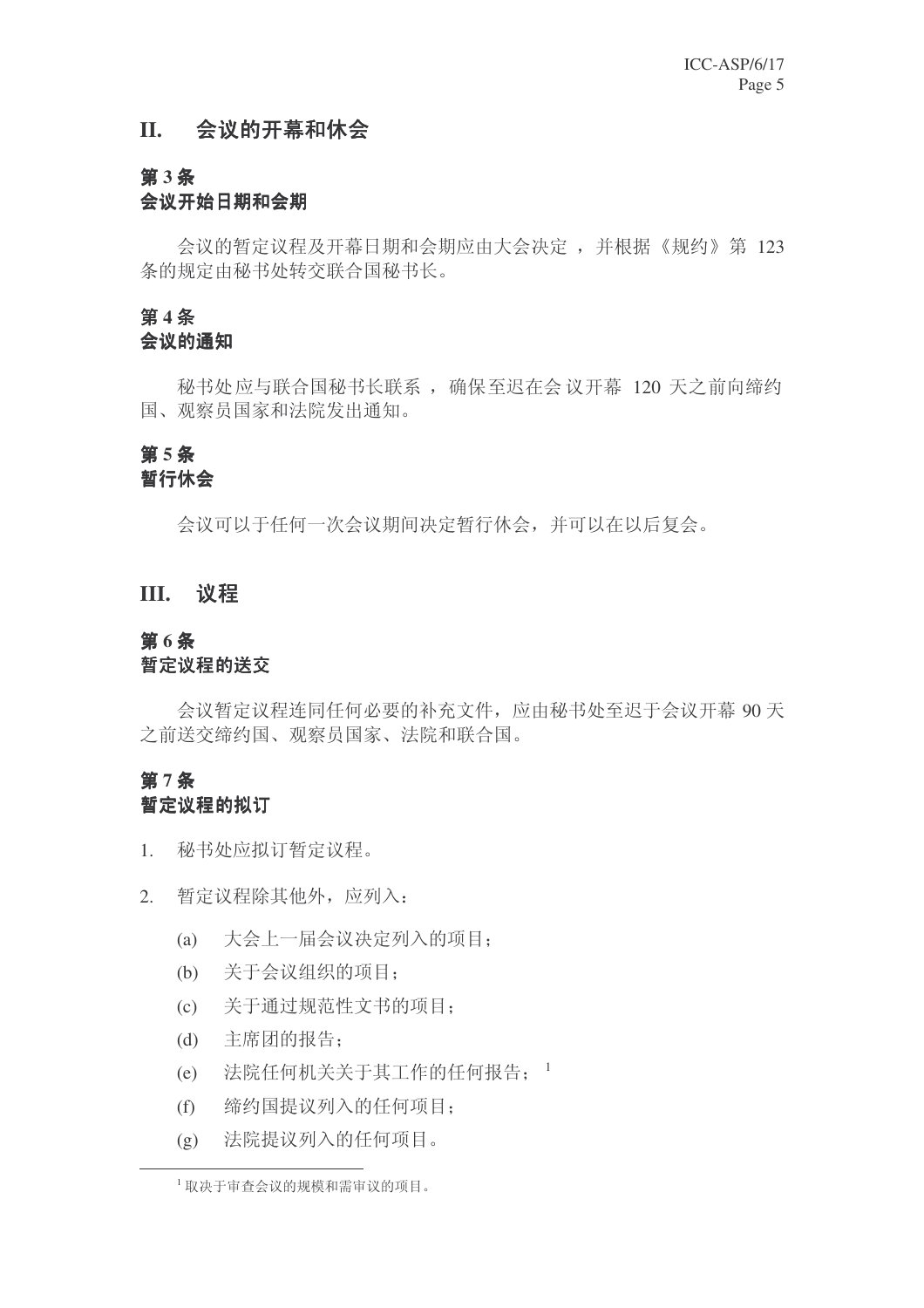3. 联合国可以提出项目供会议审议。在这种情况下, 秘书长应就此通知主席 团主席, 向其提供一切有关资料, 以便该项目列入会议的暂定议程。

# 第8条 解释性备忘录

任何提请列入议程的项目均应附解释性各忘录, 如有可能, 应附基本文件 或决定草案。

# 第9条

#### 议程的通过

会议的暂定议程应于会议开幕后尽快由会议通过。

### **第10条**

#### 项目的修正和删除

会议可以出席并参加表决的 缔约国 的简单多数 决定修正或删除议程上的 项目。

# 第11条

## 关于列入项目的辩论

会议在辩论某一个项目应否列入议程时, 赞成和反对列入议程的发言人应 各以三名为限。主席对于根据本规定发言的人,可以限制其发言时间。

# IV. 代表权和全权证书

# 第12条

#### 代表权

1. 每一缔约国应有一名代表, 并可以有若干名副代表和顾问。

2. 每一观察员国家在会议可以有一名指定的代表, 并可以有若干名副代表和 顾问。

3. 代表可以指定一名副代表或顾问代行代表职务。

# 第13条 全权证书的递交

缔约国代表初征书和副代表与顾问的名单应尽 可能不迟于会议开幕后 24 小时递交秘书处。全权证书应由国家元首或政府首脑或由外交部长或由获得 他们其中一人授权的人颁发。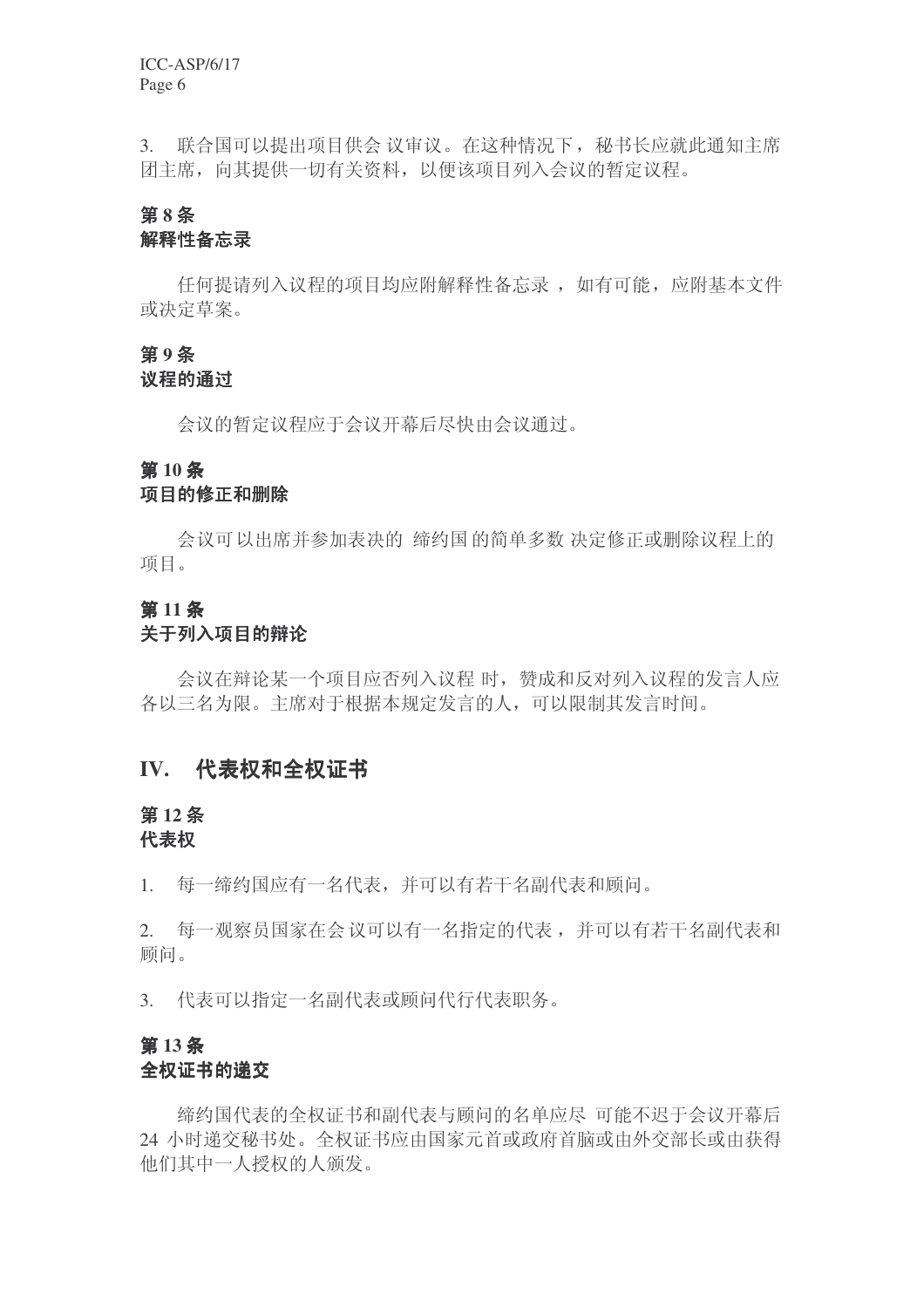# 第14条 证书委员会

会议开始时应任命证书委员会。委员会应由会议根据主席提议而任命的九 个缔约国的代表组成。委员会应选举自己的官员。委员会应审查各缔约国代表 全权证书并尽快向会议提出报告。

# 第15条

# 暂准出席会议

在会议就缔约国代表全权证书作出决定 之前, 缔约国代表应有权暂 时参加 会议。

# 第16条

# 对代表权提出异议

对某一缔约国代表权提出异议时, 证书委员会应立即审议提出的异议。关 于此事的报告应从速提交会 议。如有缔约国对任何缔约国代表出席会 议的资格 提出异议, 在会议作出决定之前, 应暂准该代表出席会议, 并享有与其他代表 同等的权利。

# 第17条

### 观察员国家代表参加会议的通知

观察员国家指定的代表及随同的副代表与顾问的名单应递交秘书处。

# **V.** 主席团

## 第18条 组成和职能

主席团应协助会议履行其职责。

# **VI.** 主席和副主席

# 第19条 主席的一般权力

1. 主席除行使本规则其他条款所赋予的权力外, 应宣布会议每次全体会议的 开会和散会、主持全体会议的讨论、确保对本规则的遵守、准许发言、把问题 付诸表决并宣布决定。主席应就程序问题作出裁决,并在遵守本规则的情况下 全面掌握每次会议的进行和维持会场秩序。在讨论某一项目期间, 主席可以向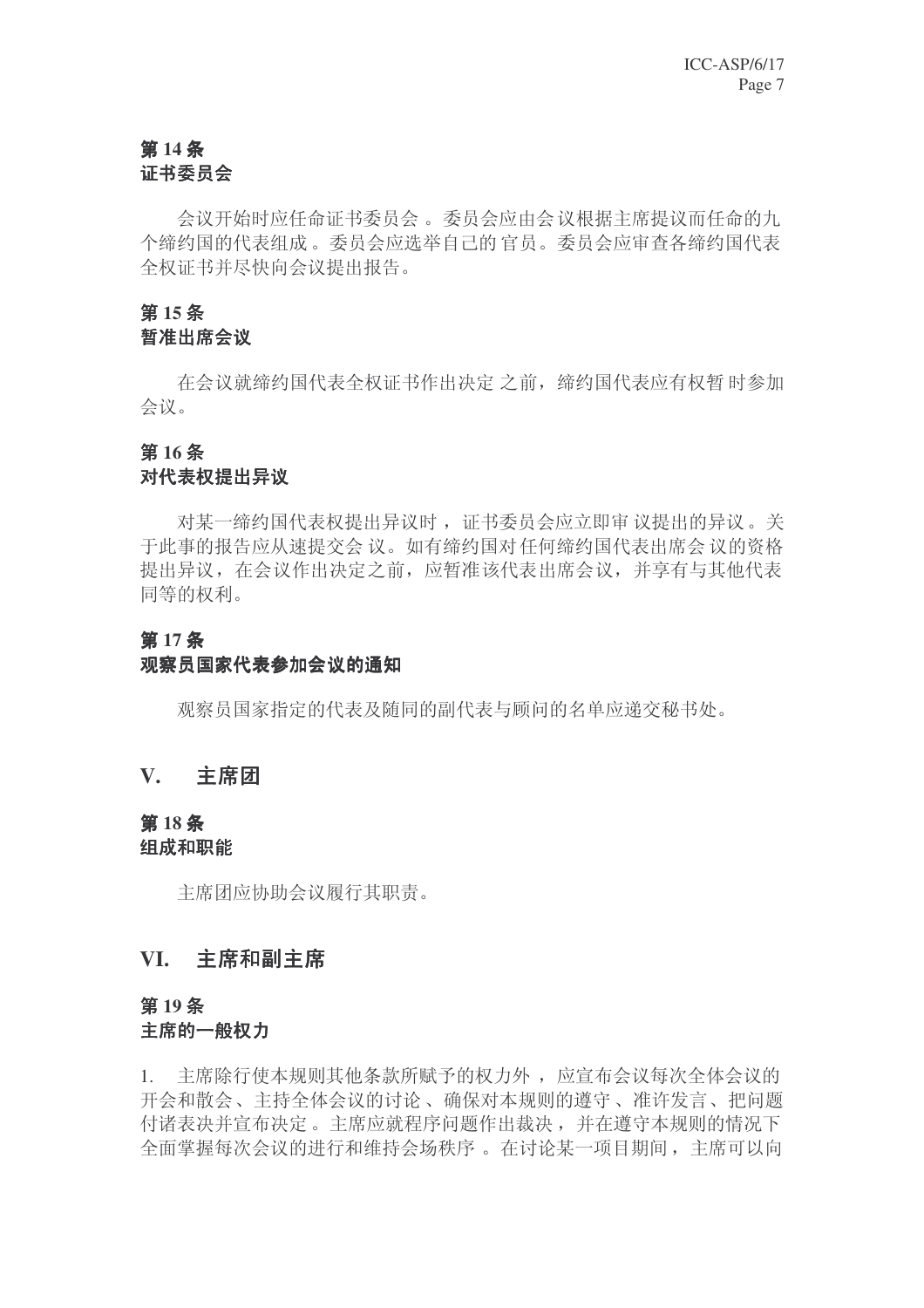会议提议限制发言人的发言时间、限制每一代表发言的次数、截止发言报名或 结束辩论,并可以提议暂停会议或休会或暂停辩论所讨论的项目。

2. 主席履行职责时始终处于会议的权力下。

# 第20条

# 主席的表决权

会议主席和代理主席的副主席不得参加表决, 但应指定其所属的代表团的 另一成员代为投票。

# 第21条

# 代理主席

1. 会议主席因故不能出席某次会议或会议的一部分时, 应指定一名副主席代 行主席职务。

2. 副主席代理会议主席时, 其权力和职责与主席相同。

# 第22条

# 另洗会议主席

会议主席不能履行职务时, 应另选新主席在其未满的任期内继任其职务。

# VII. 法院院长、检察官和书记官长的参与

# 第23条

# 参与

法院院长、检察官和书记官长或其代表可以酌情依照本规则的规定参与 会 议和主席团的会议,并可以就审议中的任何问题作出口头或书面发言和提供 资料。

# VIII. 联合国的参与

# 第24条 联合国的参与

1. 联合国应获长期邀请参加会议的工作和讨论, 但无表决权。

2. 如附属机关讨论联合国关心的问题, 秘书长可以酌情参加或指派代表参加 这些附属机关的工作和讨论。 在讨论时, 秘书长或其代表可以作出口头或书面 发言。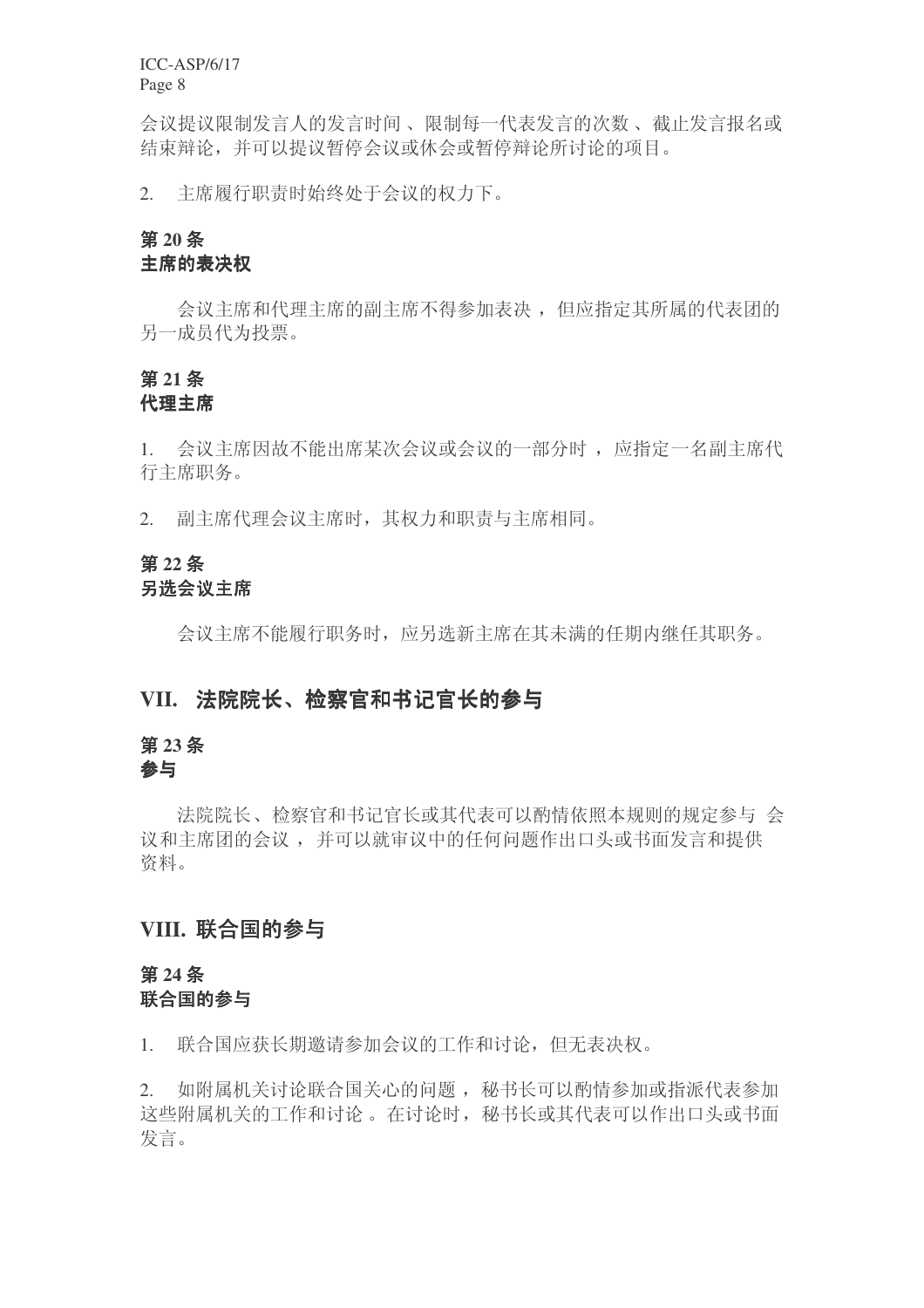# 第25条 联合国秘书长的参与

联合国秘书长可以参加会议和主席团的会议,也可以指定一名联合国秘书 处人员代其参加会议。秘书长可以就大会审议的与联合国活动有关的问题作出 口头或书面发言,并酌情提供资料。

# **IX.** 秘书处

### 第26条 秘书处的职责

秘书处应接受、翻译、复制和散发会议、主席团和会议可能设立的任何附 属机关的文件、报告和决定: 口译会议上的发言: 根据会议或主席团的决定编 制、印刷和散发会议记录: 保管并妥善保存归档文件: 分发会议和主席团的所 有文件: 并讲行会议或主席团所要求的所有其他工作。

# **X.** 䇁᭛

### 第27条 正式语文和工作语文

阿拉伯文、中文、英文、法文、俄文和西班牙文为联合国大会的正式语文 和工作语文, 应作为会议的正式语文和工作语文(以下称"会议语文")。

# 第28条

# 口译

1. 以会议任何一种 正式语文和工作语文所作的发言 , 应口译成其他会 议 语文。

2. 任何代表可以用会议语文以外的一种语文发言。在此情况下,有关代表应 自行安排, 将发言口译成会议语文之一。秘书处口译人员可以根据口译成的第 一种此种语文, 将发言口译成其他会议语文。

# 第29条

# 决定和其他文件所用语文

所有决定和其他正式文件应以所有会议语文印发。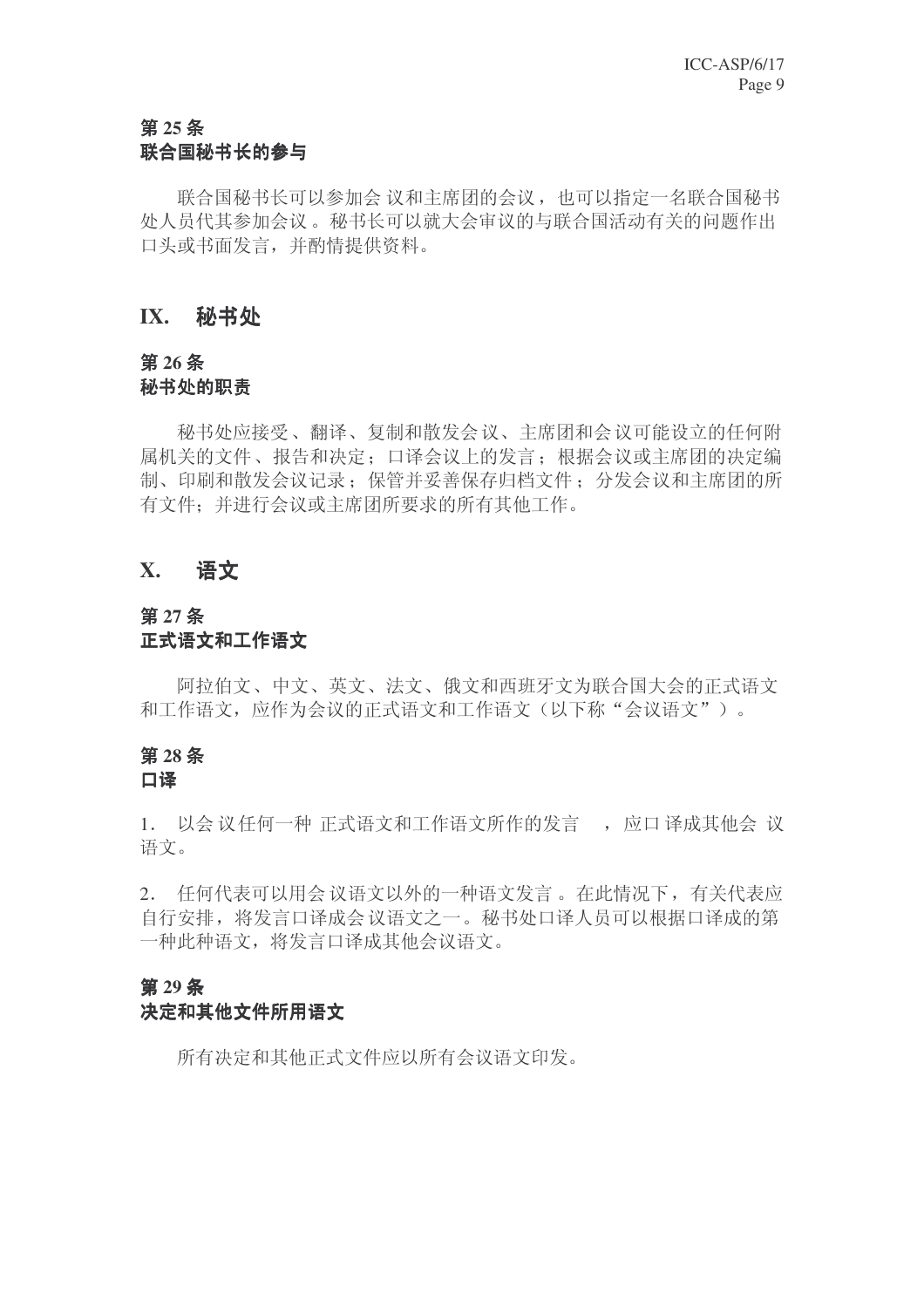## **XI.** 䆄ᔩ

# **30** ᴵ 录音记录

秘书处应为会议和主席团会议以及在作出决定时为任何附属机关的会议制 作并保存录音记录。

# XII. 公开和非公开会议

### **31** ᴵ 通则

1. 会议的各次会议, 除非会议决定因情况特殊需举行非公开会议, 均应公开 举行。

2. 作为一般规则,主席团以及限制成员数目的附属机关的会议,除非有关机 关另有决定, 应非公开举行。

3. 不限成员数目的附属机关的会议,除非有关机关另有决定,应公开举行。

4. 大会和主席团在非公开会议上所作出的决定, 应在下一次公开会议上予以 官布。在主席团或任何附属机关的非公开会议结束时, 会议主席或会议主持人 可以通过秘书处发表公报。

# XIII. 默祷或默念一分钟

### **32** ᴵ

#### 默祷或默念的邀请

在第一次全体会议宣布开幕后和最后一次全体会议闭幕前, 主席应请各位 代表默祷或默念一分钟。

# XIV. 会议的堂握

### **33** ᴵ 法定人数

1. 至少须有三分之一参加会议的缔约国出席, 主席才可以宣布开会并准许进 行辩论。

2. 对实质性事项进行表决的法定人数, 是缔约国的绝对多数。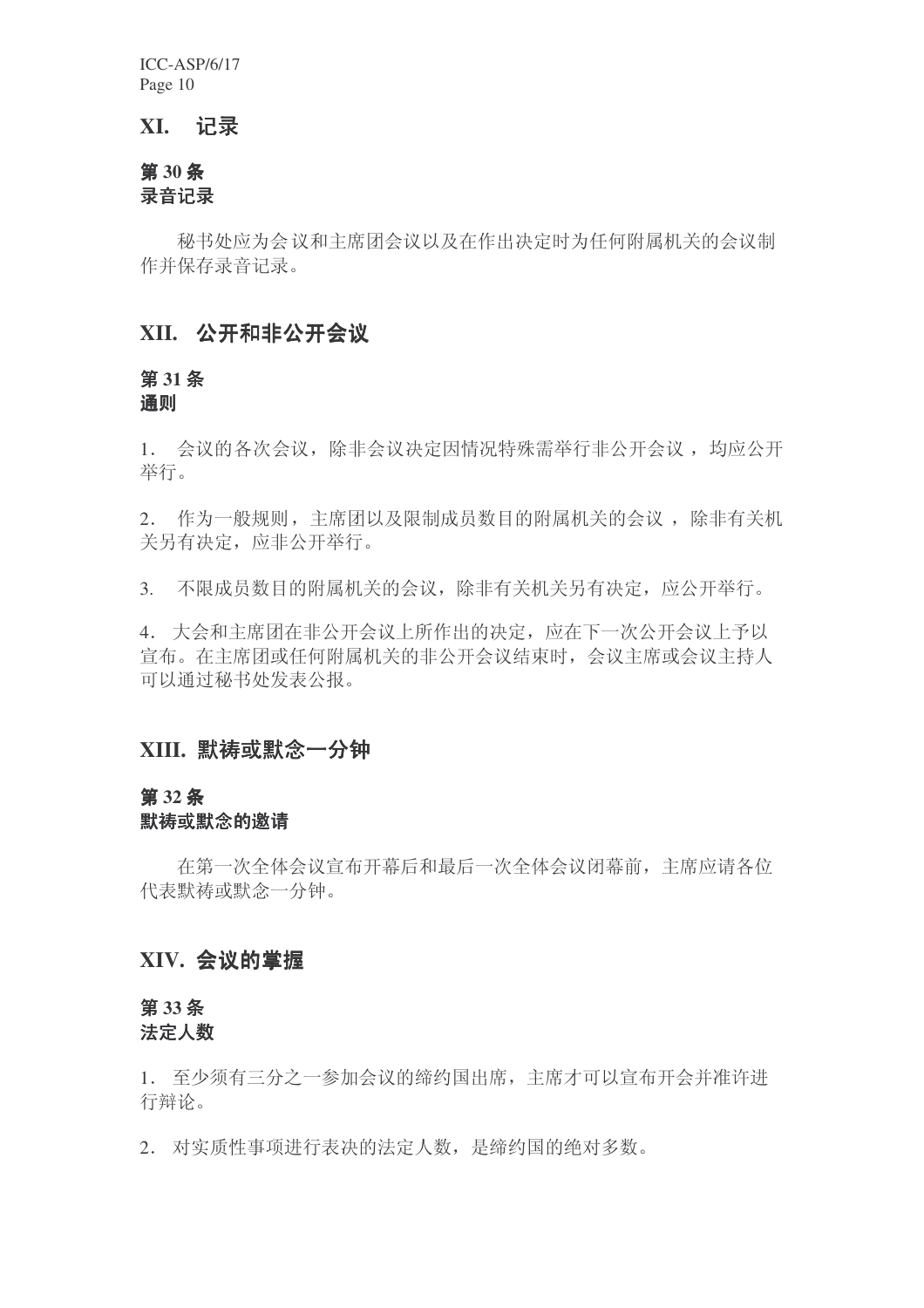# 第34条

# 发言

任何代表事先未得主席允许, 不得在会议发言。主席应按照代表请求发言 的先后次序请他们发言。如果发言人的言论与所审议的议题无关, 主席可以敦 促发言人遵守规则。

#### **35** ᴵ

# 优先发言

附属机关的主席解释该机关所作出的结论时,可以让其优先发言。

### **36** ᴵ

# 法院院长、检察官和书记官长的发言

法院院长、检察官和书记官长或其代表可以向会 议或主席团就其审议中的 任何问题作出书面或口头发言。

# 第37条

# 秘书处的说明

秘书处首席官员, 或其指定为代表的秘书处人员, 可以就会议审议中的任 何问题, 向会议做出口头或书面说明。

### **38** ᴵ 程序问题

缔约国代表可以在讨论任何事项时提出程序问题, 主席应立即按本规则对 该程序问题作出栽决。缔约国代表可以对主席的裁决提出异议。主席应立即将 此异议付诸表决 。主席的裁决, 除非被出席并参加表决的缔约国过半数所推 翻, 仍应有效。提出程序问题的代表不得就所审议事项的实质发言。

### 第39条

#### 发言的时间限制

会议可以限制每一发言人的发言时间和每一代表对任何问题的发言次数。 在对规定上述限制的动议作出决定之前,可以由两名赞成和两名反对这个动议 的代表发言。在有限制的辩论中, 如果某一代表发言超过规定的时间, 主席应 立即敦促该代表遵守规则。

### 第40条 发言报名截止和答辩权

主席可以在辩论过程中宣布发言名单,并可以在得到会议同意后宣布发言 报名截止。但在主席宣布发言报名截止后, 会上如有发言引起答辩问题时, 主 席可以准许任何代表行使答辩权。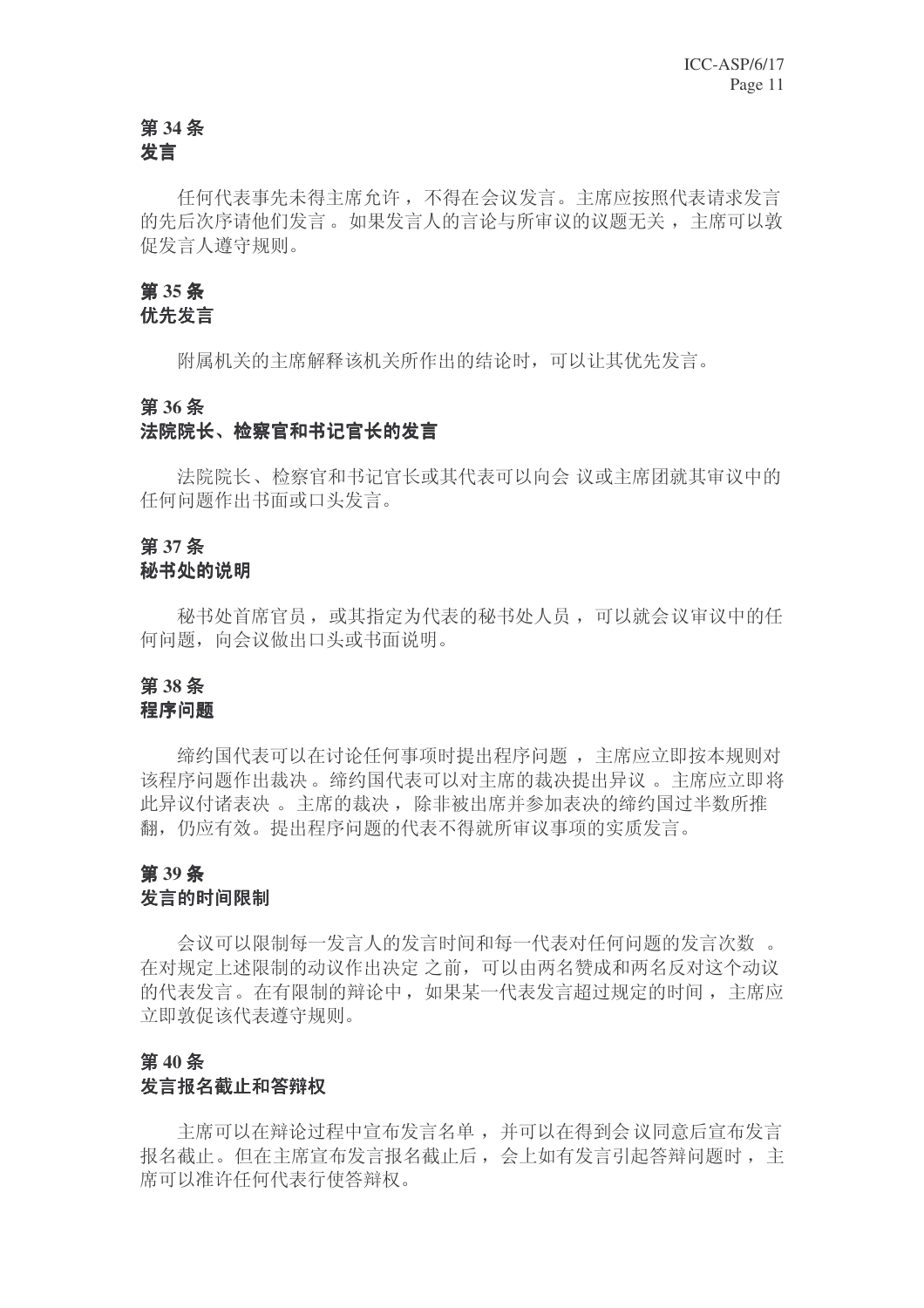# 第41条 暂停辩论

缔约国代表在讨论任何事项的过程中可以提出暂停辩论所讨论项目的动 议。除原提议人外, 得有两名赞成和两名反对这个动议的缔约国代表发言, 然 后应立即将该动议付诸表决。主席对于根据本条规定发言的人,可以限制其发 言时间。

# **第42条**

结束辩论

缔约国代表可以随时提出结束辩论所讨论项目的动议,不论是否有其他代 表已要求发言。主席应只准许两名反对结束辩论的缔约国代表就结束辩论的问 题发言, 然后应立即将该动议付诸表决。如果会议赞成结束辩论, 主席应宣布 辩论结束。主席对于根据本条规定发言的人,可以限制其发言时间。

# **43** ᴵ

# 暂停会议或休会

缔约国代表在讨论任何事项的过程中可以提出暂停会议或休会的动议。此 种动议应不经辩论即付诸表决。主席对于提出暂停会议或休会的动议的人,可 以限制其发言时间。

# 第44条

# 程序性动议的先后次序

在不违反第37条规定的情况下,下列动议按照其排列的次序,应优先干提 交会议的其他一切提案或动议:

- (a) 暂停会议:
- $(b)$  休会:
- (c) 暂停辩论所讨论的项目:
- (d) 结束辩论所讨论的项目。

# 第45条

### 提案和修正案

提案和修正案通常应以书面 形式送交秘书处, 由秘书处将复制本向各代表 团散发。作为一般规定,任何提案不得在会议上加以辩论或表决, 除非其复制 本至迟已于会议前一天以所有大会语文散发给所有代表团。但修正案或程序性 动议的复制本即使尚未散发或于当天散发, 主席仍然可以准许对这些修正案或 动议讲行讨论和审议。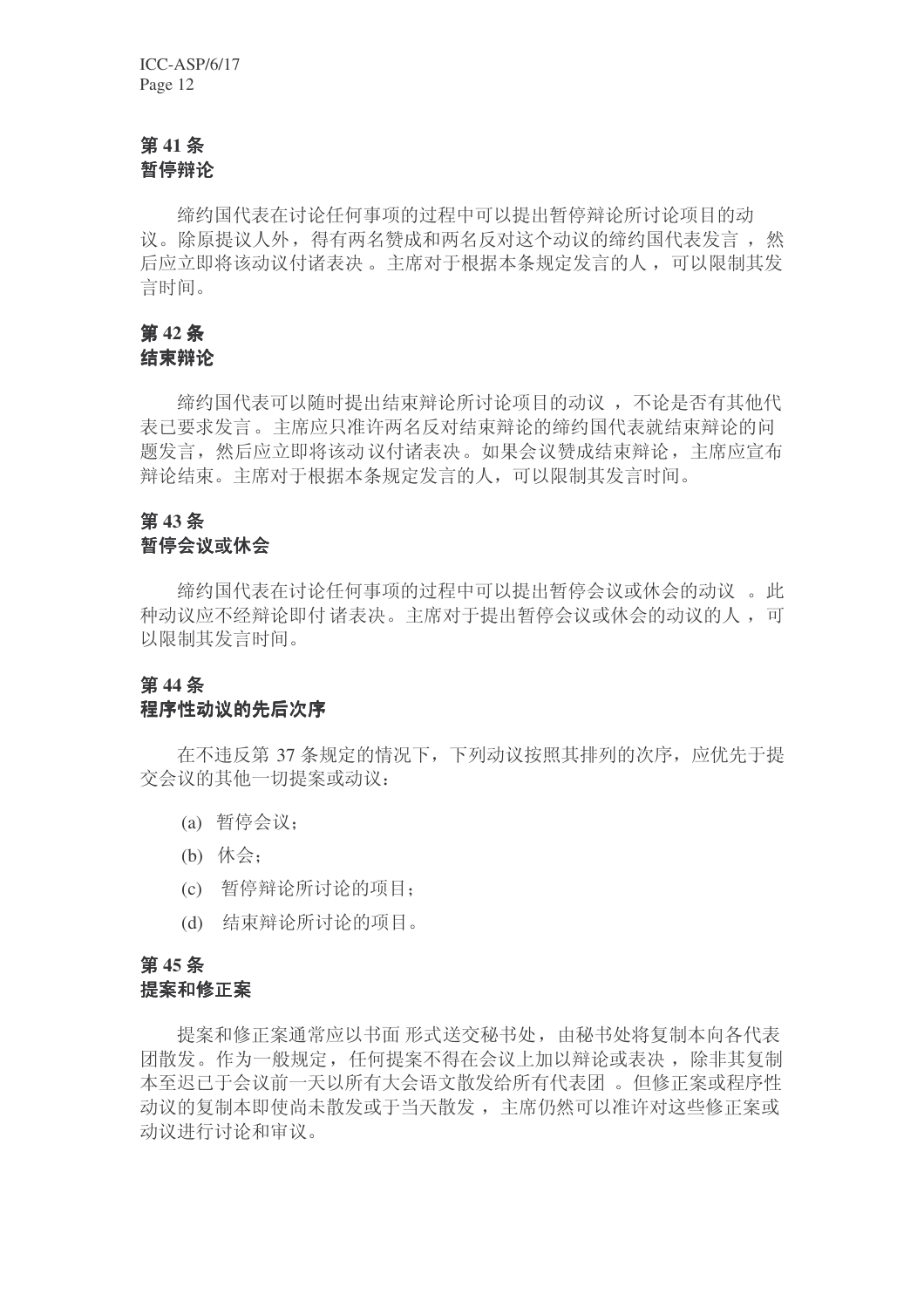# 第46条 关于权限的决定

在不违反第44 条规定的情况下,要求决定会议是否有权通过向其提交的某 项提案的任何缔约国动议, 应在就有关提案做出决定之前先付诸表决。

#### **47** ᴵ

# 动议的撤回

一项动议, 如未经修正, 可以由原提案人在表决开始前随时撤回。已被撤 回的动议可以由任何缔约国代表重新提出。

# **48** ᴵ

# 提案的重新审议

已被通过或否决的提案不得在同一届会议中重新审议,除非会议以出席并 参加表决的缔约国三分之二多数决定重新审议。应只准许两名反对重新审议的 动议的缔约国代表发言, 然后应立即将该动议付诸表决。

# XV. 对《规约》的修正

#### 第49条

# 对《规约》的修正案的审议和通过

1. 会议只审议根据《规约》第121 条和第122 条对《规约》提出的修正案。

 $2.$  根据《规约》第 121 条第 1 款和第 122 条第 1 款对《规约》提出的修正 案,不能取得协商一致的,应由会议以缔约国三分之二多数通过。

# XVI. 决定的作出

### 第50条 表决权

在《规约》第112 条第 8 款的限制下, 每一缔约国应有一票表决权。

# 第51条

#### 协商一致

会议和主席团应尽力以协商一致做出决定。 无法达成协商一致时, 应通过 表决方式做出决定。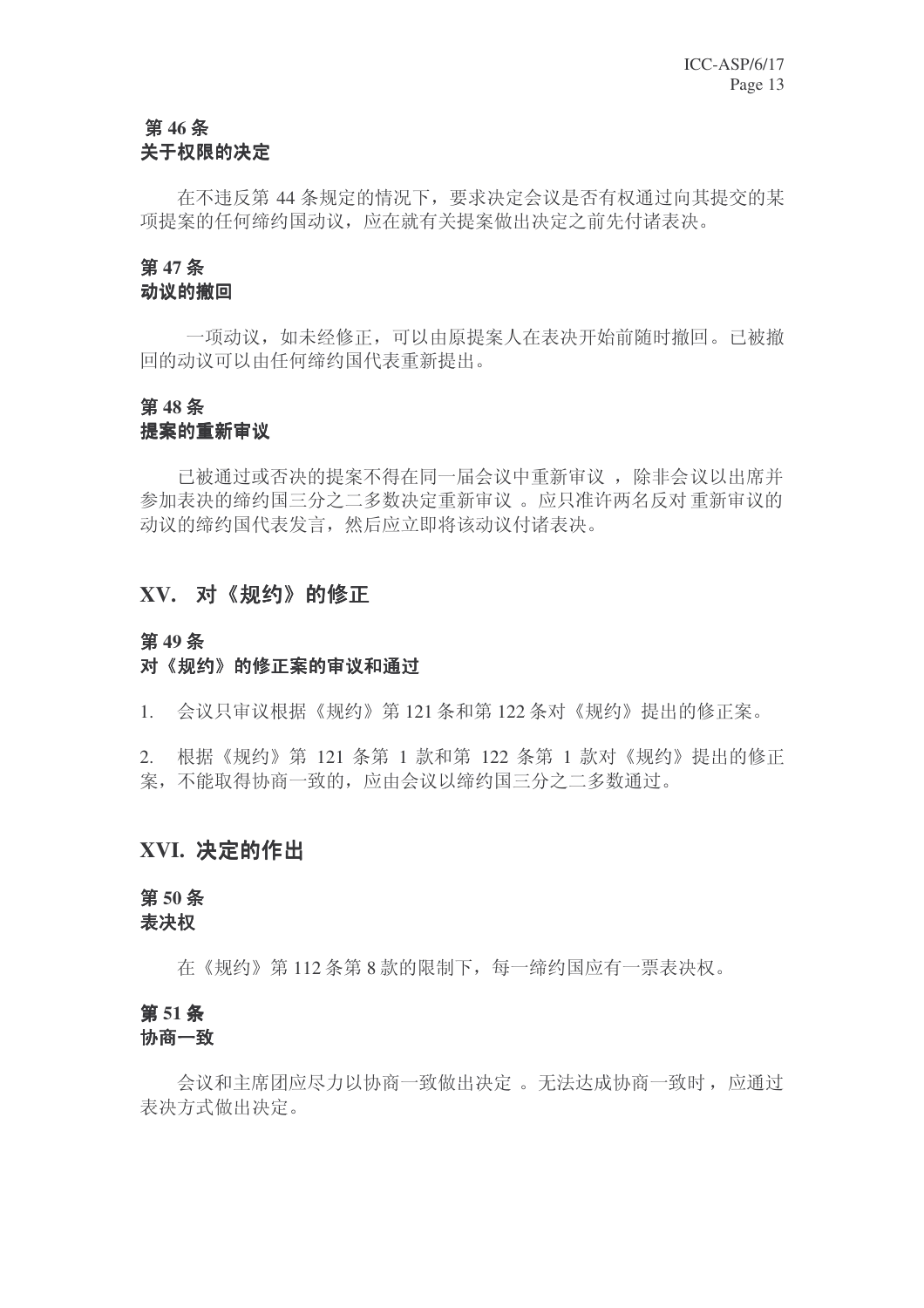# 第52条 宙议所涉经费问题

会议在作出涉及经费问题的决定之前, 应根据不同事由收到并审议秘书处 或书记官长关于所涉经费问题的报告, 以供作出涉及法院财务或行政工作的 决定。

## **53** ᴵ

#### 关于实质性事项的决定

在不违反第51 条规定的情况下,除非《规约》另有规定并在本规则中相应 规定, 有关实质性事项的决定, 必须由出席并参加表决的缔约国三分之二多数 通过。

#### **54** ᴵ

#### 关于程序事项的决定

1. 在不违反第 51 条规定的情况下,除非《规约》另有规定并在本规则中相应 规定, 有关程序事项的决定, 应由出席并参加表决的缔约国简单多数作出。

2. 某一事项是程序事项还是实质事项的问题由主席裁定。对裁定提出的异议 应立即付诸表决, 除非异议得到出席并参加表决的缔约国简单多数赞成, 主席 的裁定继续有效。

#### 第55条

#### 对于实质性事项提案修正案的决定

对于实质性事项提案修正案的决定以及对于分别 付诸表决的此种提案各部 分的决定, 应由出席并参加表决的缔约国三分之二多数作出。

#### 第56条

#### "出席并参加表决的缔约国"一语的意义

本规则各条内"出席并参加表决的缔约国"一语是指出席并投赞成票或反 对票的缔约国。弃权的缔约国应被认为没有参加表决。

# **57** ᴵ

# 表决方法

1. 在没有机械或电子 表决设备的情况下, 会议应以举手或起立方式进行表 决,但任何缔约国代表可以请求进行唱名表决。唱名表决应从主席抽签决定的 缔约国开始, 按缔约国国名英文字母的顺序进行。唱名表决时, 每一缔约国的 国名均应点到, 由缔约国代表一人回答"赞成"、"反对"或"弃权"。表决 结果应按缔约国国名英文字母的顺序载入记录。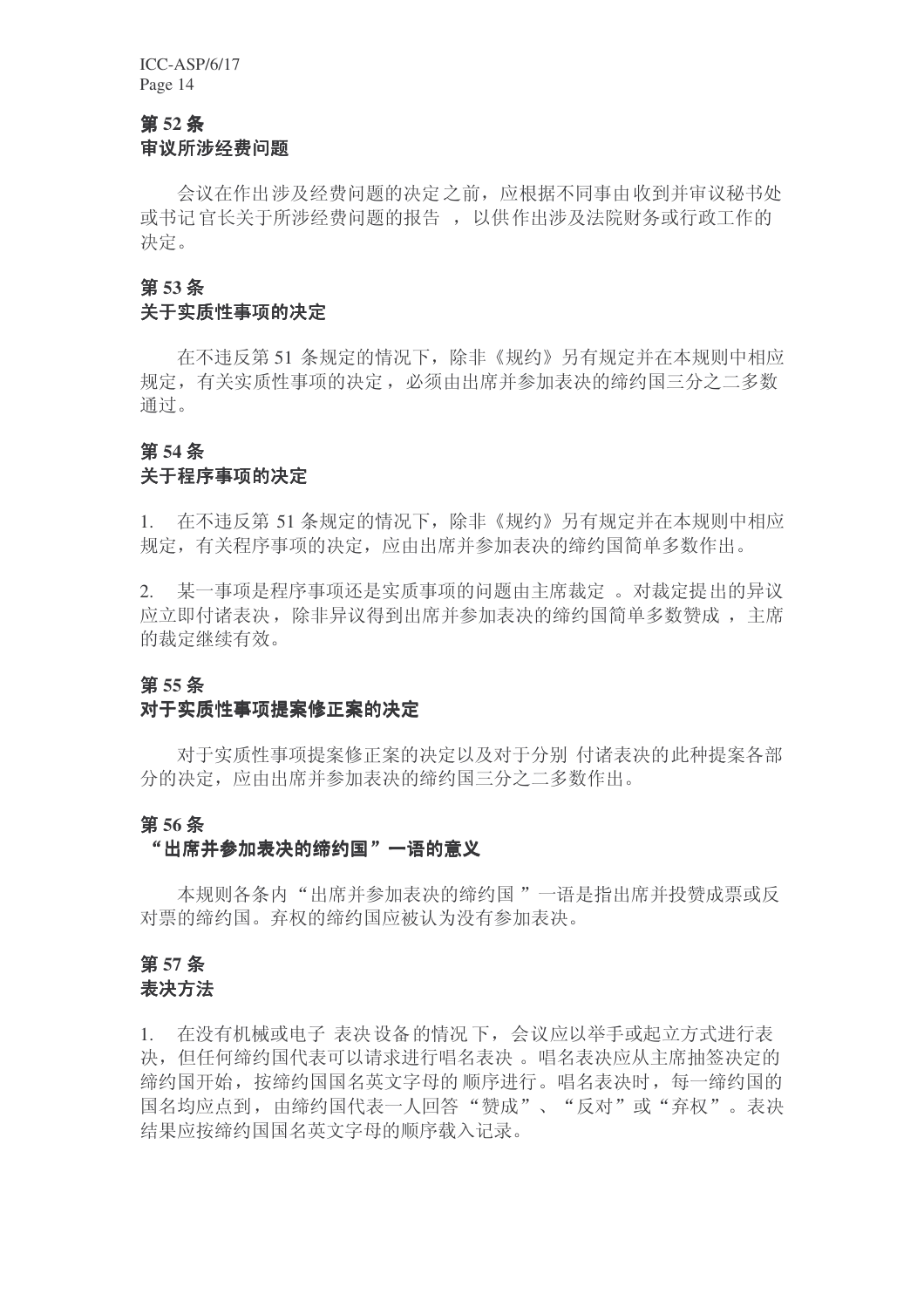2. 会议用机械或电子设备进行表决时,应以无记录表决代替举手或起立表 决, 以记录表决代替唱名表决。仟何缔约国代表可以请求进行记录表决。 讲行 记录表决时, 除非有缔约国代表提出请求, 会议应免去缔约国唱名的程序; 但 表决的结果应以与唱名表决同样的方式载入记录。

# **58** ᴵ

# 表决守则

在主席宣布表决开始后, 除为了与表决的实际进行有关的程序问题外, 任 何缔约国代表不得打断表决的讲行。

### 第59条 解释投票

缔约国代表可以在表决开始前或表决结束后作简短发言, 但仅以解释其投 票理由为限。提出提案或动议的缔约国的代表不得发言解释其对自己的提案或 动议的投票理由, 除非该提案或动议已被修正。主席可以限制解释投票的发言 时间。

### 第60条

#### 提案和修正案的分部分表决

任何缔约国代表可以提议将提案或修正案的各部分分别付诸表决。如果有 人对分部分表决的请求提出异议, 应将主张分部分表决的动议付诸表决 。 应只 准许两名赞成和两名反对该动议的人发言。该动议如果被通过, 提案或修正案 中已通过的各部分随后应合成整体再付 诸表决。如果提案或修正案的各执行部 分均遭否决, 则应认为整个提案或修正案已被否决。

# 第61条

# 修正案的表决次序

如果对某项提案有修正案时, 应先将修正案付诸表决。当对某项提案有两 个或两个以上修正案时, 会议应先就其实质内容与原提案差距最大的修正案进 行表决, 然后就与原提案差距次之的修正案进行表决, 直至所有修正案均经表 决为止。但如果一个修正案的通过必然意味着另一修正案的否决, 后一修正案 不应再付表决。一个或数个修正案如被通过, 应将修正后的提案付诸表决。仅 对一项提案加以增删或部分修改的动议, 应视为对该提案的修正案。

## 第62条

#### 提案的表决次序

如果对同一问题有两个或两个以上 的提案, 除非会议另有决定, 应按照提 出的先后次序付诸表决。会议每表决一项提案后,可以决定是否将下一项提案 付诸表决。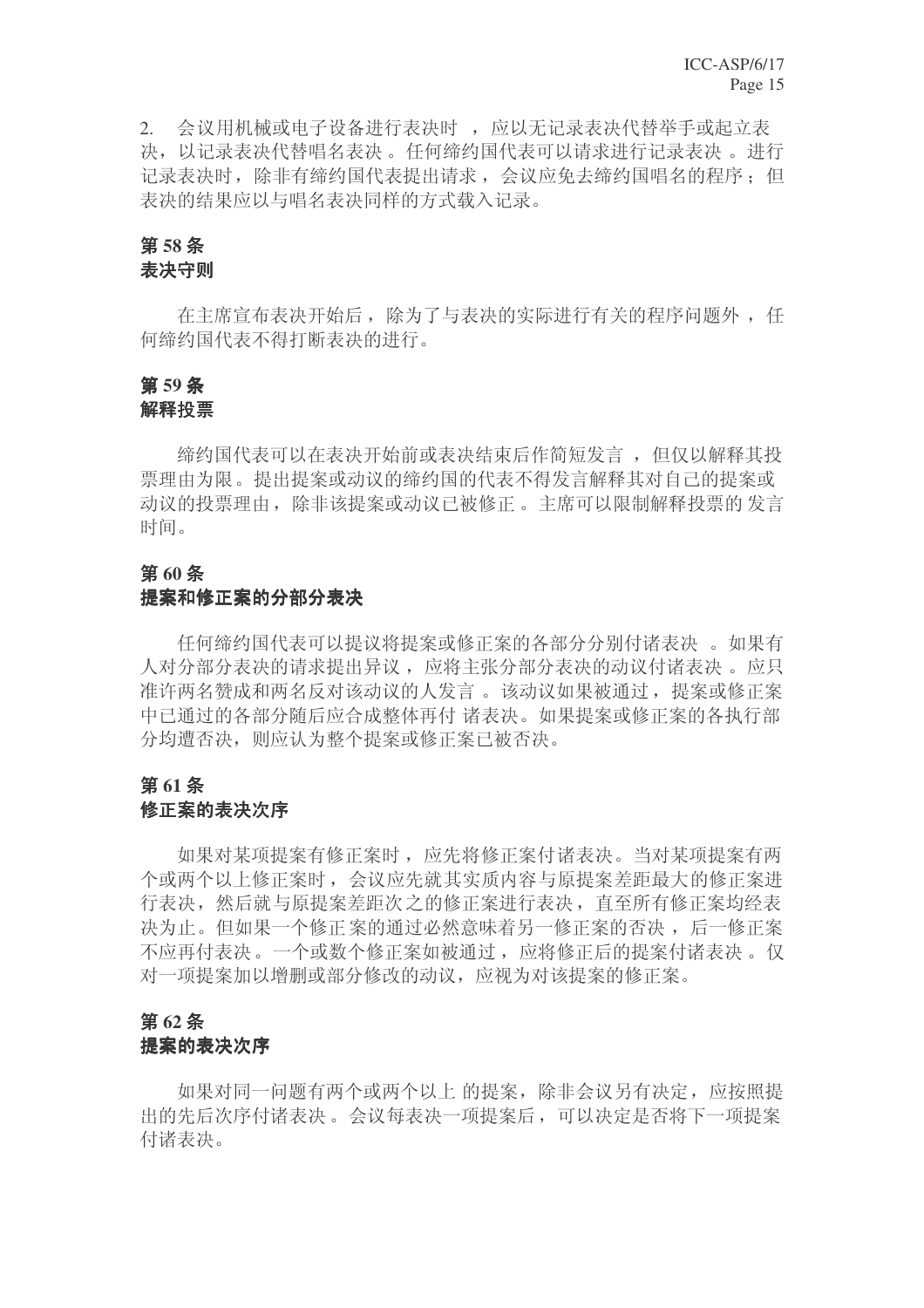# 第63条 赞成和反对票数相等

就选举以外的事项进行表决时, 如果赞成和反对的票数相等, 提案或动议 应视为已被否决。

#### 第64条

#### 选举会议主席团成员

选举会议主席团成员均应以无记名投票进行, 除非在无异议的情况下, 会 议决定对商定的候选人或全部候选人不进行投票选举。

#### 第65条

#### 对一个选任空缺进行限制性投票

只选举一个人或一个缔约国时, 如果第一次投票后无候选人获得法定多数 票, 则应举行第二次投票。这一次投票只限于得票最多的两个候选人。如果第 二次投票结果双方所得票数相同, 而法定当选票数为过半数时, 主席应抽签决 定其中之一当选。如果需要三分之二多数才能当选时, 则应继续进行投票, 直 至有一个候选人获得所投票数的三分之二为止:: 但如果第三次投票仍然无结 果, 则可以投票选举任何合格的人或缔约国。如果此种无限制的投票进行了三 次仍然无结果, 以后三次的投票应只限于第三次无限制投票中得票最多的两个 候选人: 此后三次的投票又应为无限制投票, 依此交替进行, 直至某一个人或 缔约国当选为止。

### 第66条

### 对两个或两个以上选任空缺进行限制性投票

当有两个或两个以上的选任空缺须在同样条件下同时补足时, 应由在第一 次投票中获得法定多数的候选人当选。如果获得法定多数的候选人少于应选出 的人员或缔约国的数额时, 应再进行投票以补足余缺。这些投票只限于上次投 票中得票最多而且其数目不超过应补余缺两倍的候选人: 但如果第三次投票仍 然无结果, 则可以投票选举任何合格的人或缔约国。如果此种无限制的投票讲 行了三次仍然无结果,以后的三次投票应只限于第三次无限制投票中得票最多 而且其数目不超过应补余缺两倍的候选人, 此后的三次投票又应为无限制投 票, 依此交替进行, 直至全部空缺补足时为止。

# **XVII.附属机关**

### 第67条 建立附属机关

会议可建立必要的附属机关。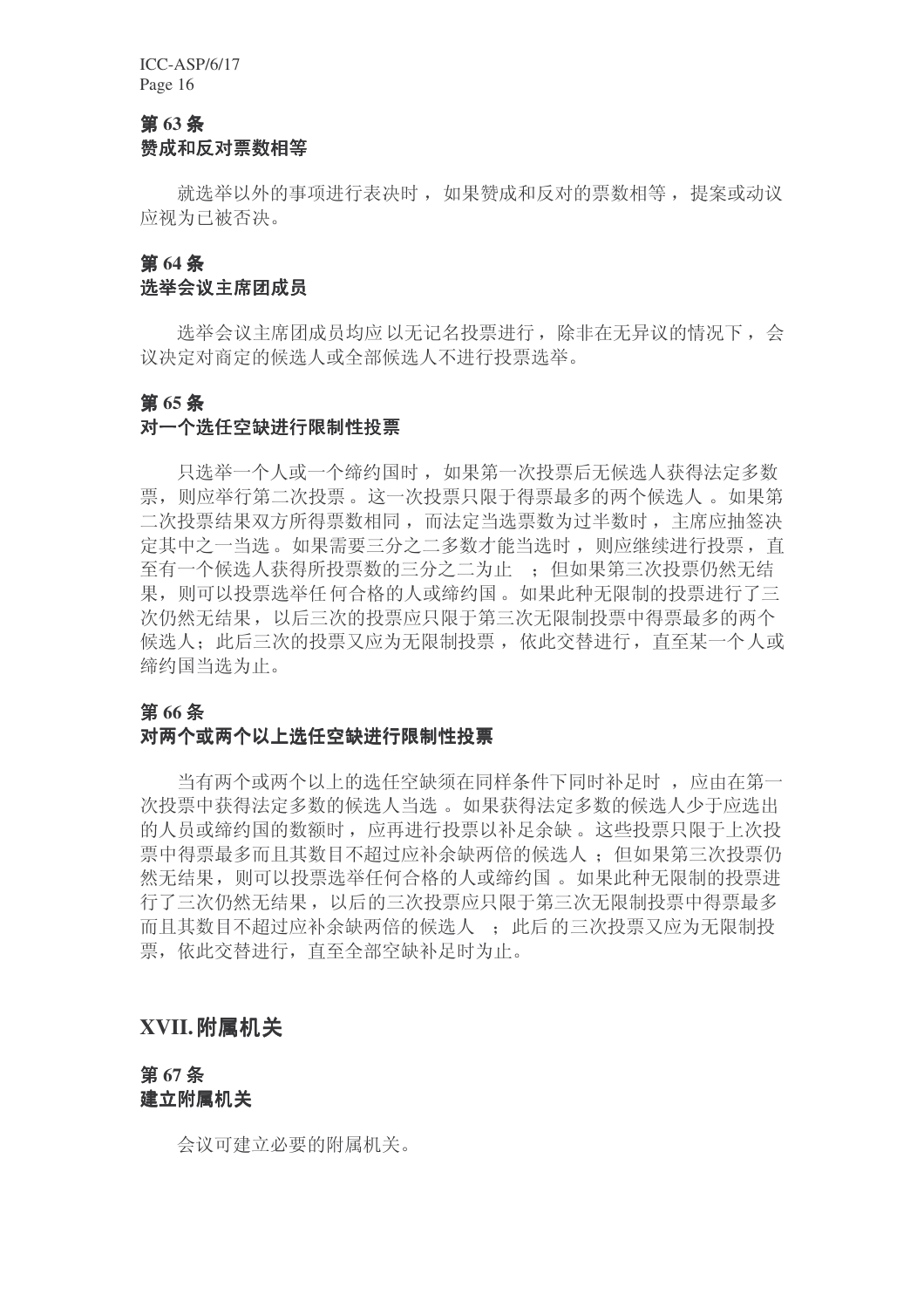# 第68条 附属机关的议事规则

除非大会另有决定,本规则比照适用于附属机关的议事程序,但是:

- (a) 附属机关主席可以行使投票权:
- (b) 任何决定必须在有附属机关成员过半数的代表出席时才能做出。

# XVIII.观察员和其他与会者的参与

#### 第69条 观察员

1. 按照联合国大会有关决议获得联合国大会长期邀请, 以观察员身份参加其 届会和工作的实体、政府间组织和其他实体, 其指定的代表有权作为观察员参 加会议的讨论,但无表决权。

2. 应邀参加罗马会议, 经国际刑事法院预备委员会认可或 大会邀请的区域政 府间组织或其他国际机构所指定的代表,可以作为观察员参加会议的讨论,但 无表决权。

3. 上文第1款和第2款所提到的代表也可以根据本议事规则第31条的规定参 加附属机关的讨论。

# 第70条 其他与会者

应邀参加罗马会议,已向国际刑事法院预备委员会登记,或具有联合国经 济及社会理事会咨询地位而且其活动与法院活动有关的非政府组织及大会邀请 的其他非政府组织,可以通过其指定的代表:

- (a) 根据本议事规则第 31 条的规定出席会议的各次会议及其附属机关的 会议:
- (b) 收到正式文件的复印本;
- (c) 经主席邀请并在会议同意的情况下, 由数目有限的代表在 会议的开幕 和闭幕会议上就与其活动有关的问题作口头发言:
- (d) 在有关附属机关认为合适的情况下, 由数目有限的代表在附属机关的 开幕和闭幕会议上就与其活动有关的问题作口头发言。